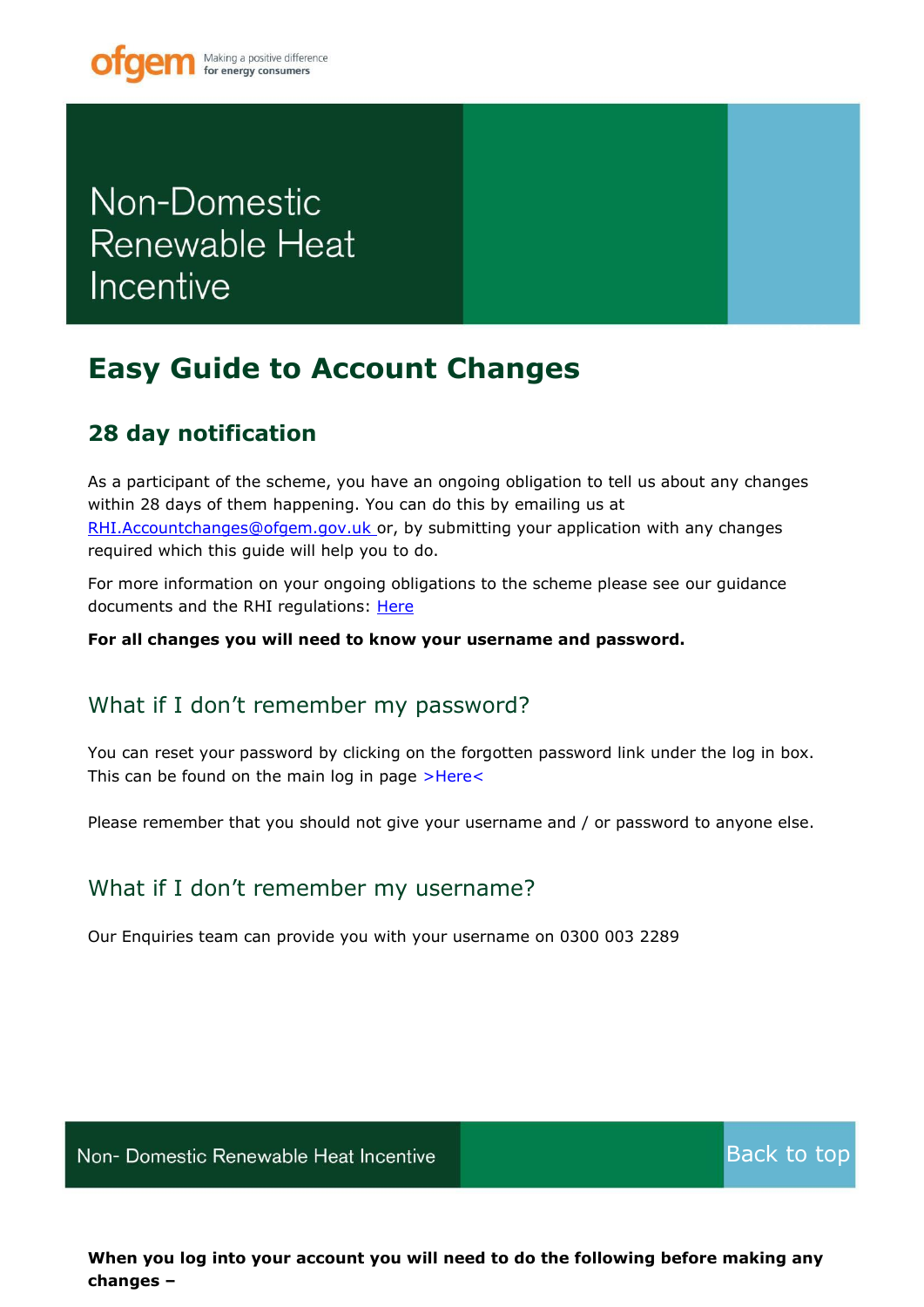- Click on the 'Bank details' tab.



- If your bank details are correct no other action is required.
- If your bank details need to be updated or entered, press the edit and then click the 'next' button.
- Enter the correct bank details and press'submit'.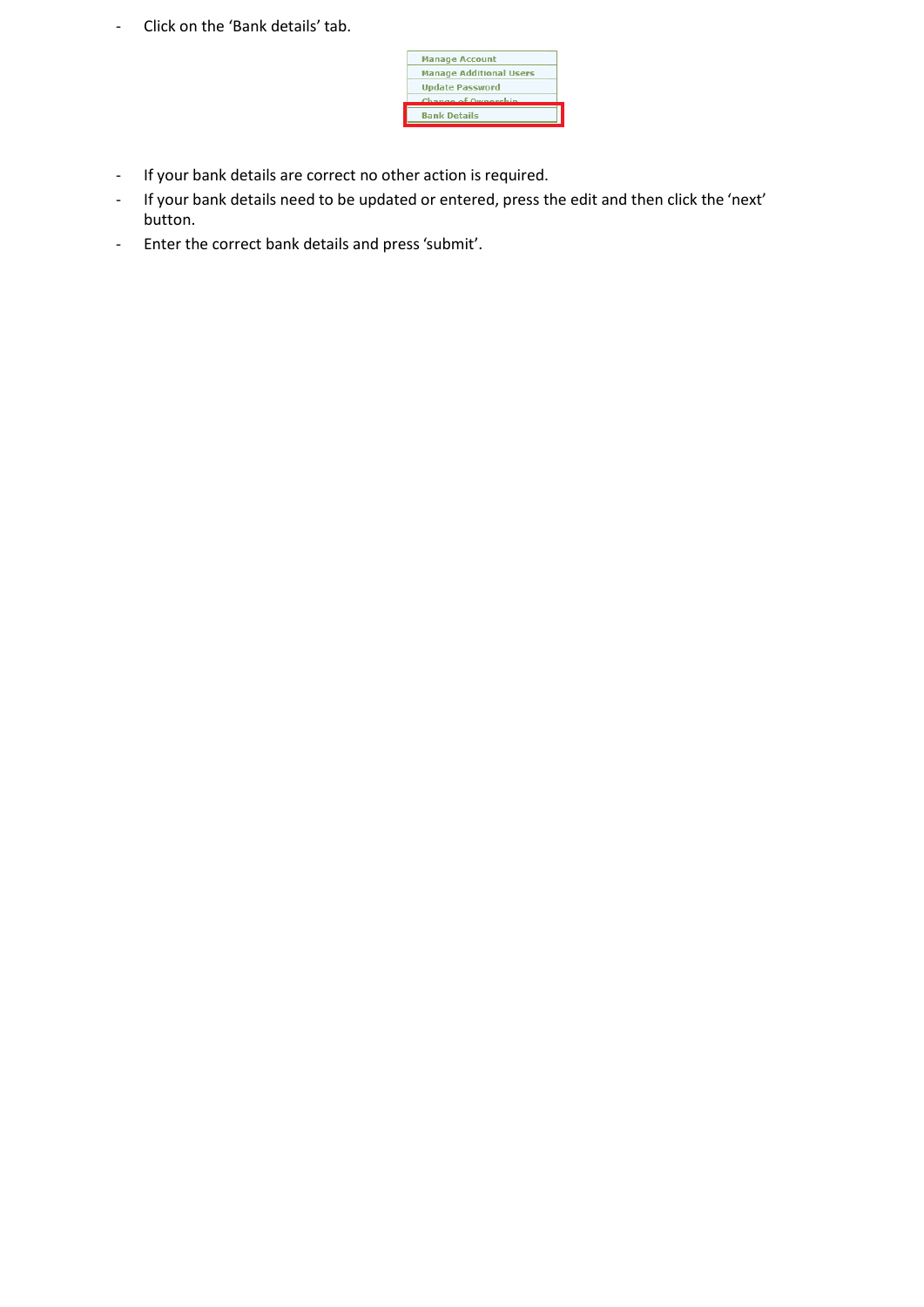#### **How do I amend my account details?**

Please click on the relevant option below;

**Change of [Authorised Signatory](#page-3-0) email**

**[Change of Authorised Signatory phone number](#page-5-0)**

**[Change of Authorised Signatory home address](#page-7-0)**

**[Change of business / account address](#page-9-0)**

**[Change of Authorised Signatory](#page-10-0)**

**[Change of Ownership](#page-12-0)**

**Please note** that if there are any ongoing changes to the RHI account or any installations registered on the account or any new applications for accreditation under review, you will need to email us at [RHI.Accountchanges@ofgem.gov.uk,](mailto:RHI.Accountchanges@ofgem.gov.uk) with details of the additional changes that are required before you are able to submit any further changes via the RHI Register.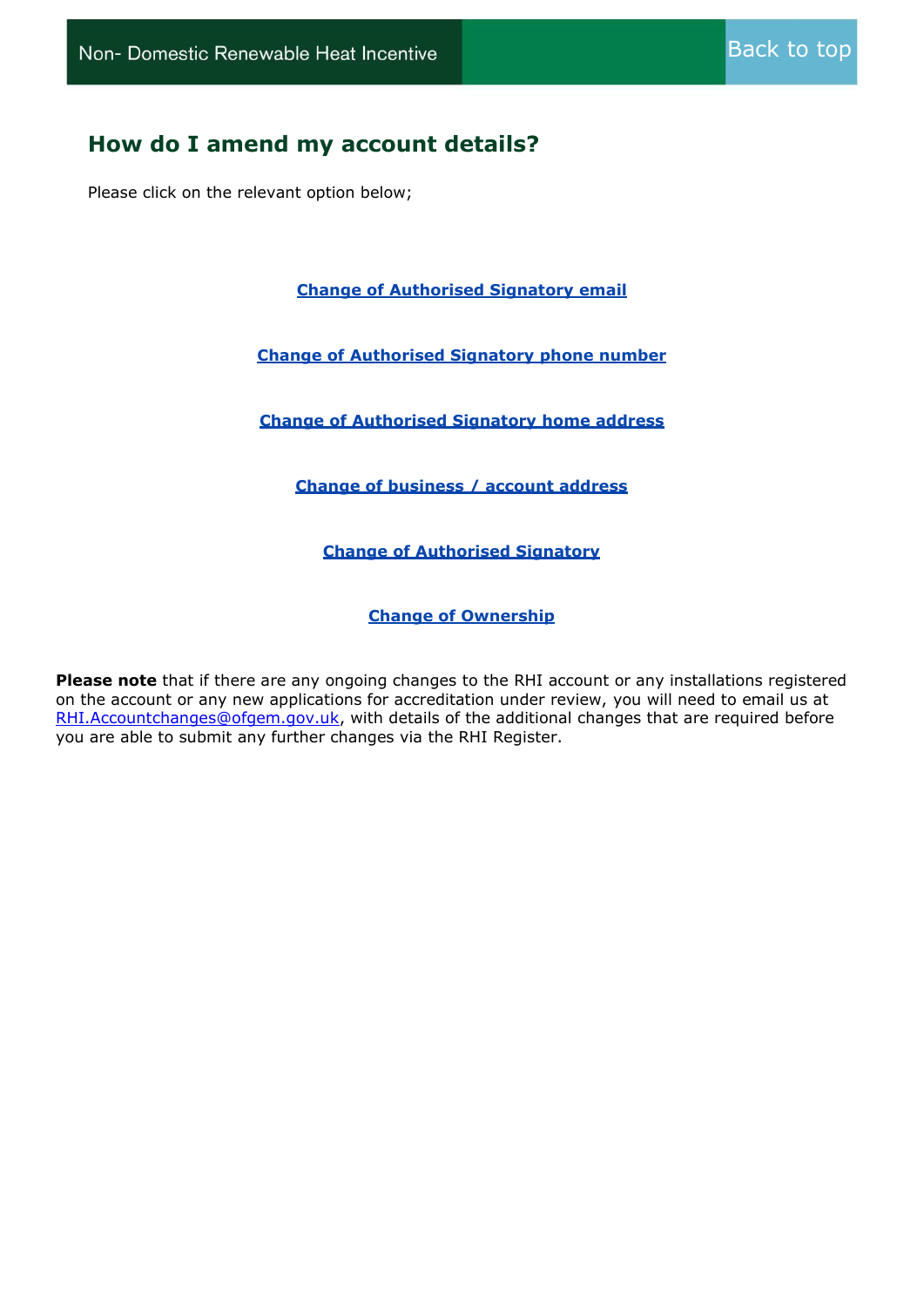### <span id="page-3-0"></span>**Change of Authorised Signatory email**

- 1. Log into your account [>Here<](https://rhi.ofgem.gov.uk/) and the user management tab will be displayed.
- 2. Click on 'Manage Account' and scroll to the bottom of the page.



**Edit Account** 

- 3. Click on 'Edit Account'.
- 4. Click 'next' at the bottom and on the second page update your email address.

| Email Address *         | Your email here |  |
|-------------------------|-----------------|--|
| Confirm Email Address * | Your email here |  |

5. Click 'next' and you will be asked if you wish to continue.

| Do you wish to continue? |        |                 |
|--------------------------|--------|-----------------|
|                          | Cancel | <b>Continue</b> |

6. Confirm your username is correct and enter the requested passwordcharacters.

| Username |        |          |
|----------|--------|----------|
|          |        |          |
|          | Cancel | Continue |

*Please remember that you should not give your username and / or password to anyone else.*



8. As a final step for this amendment, you will need to resubmit your application.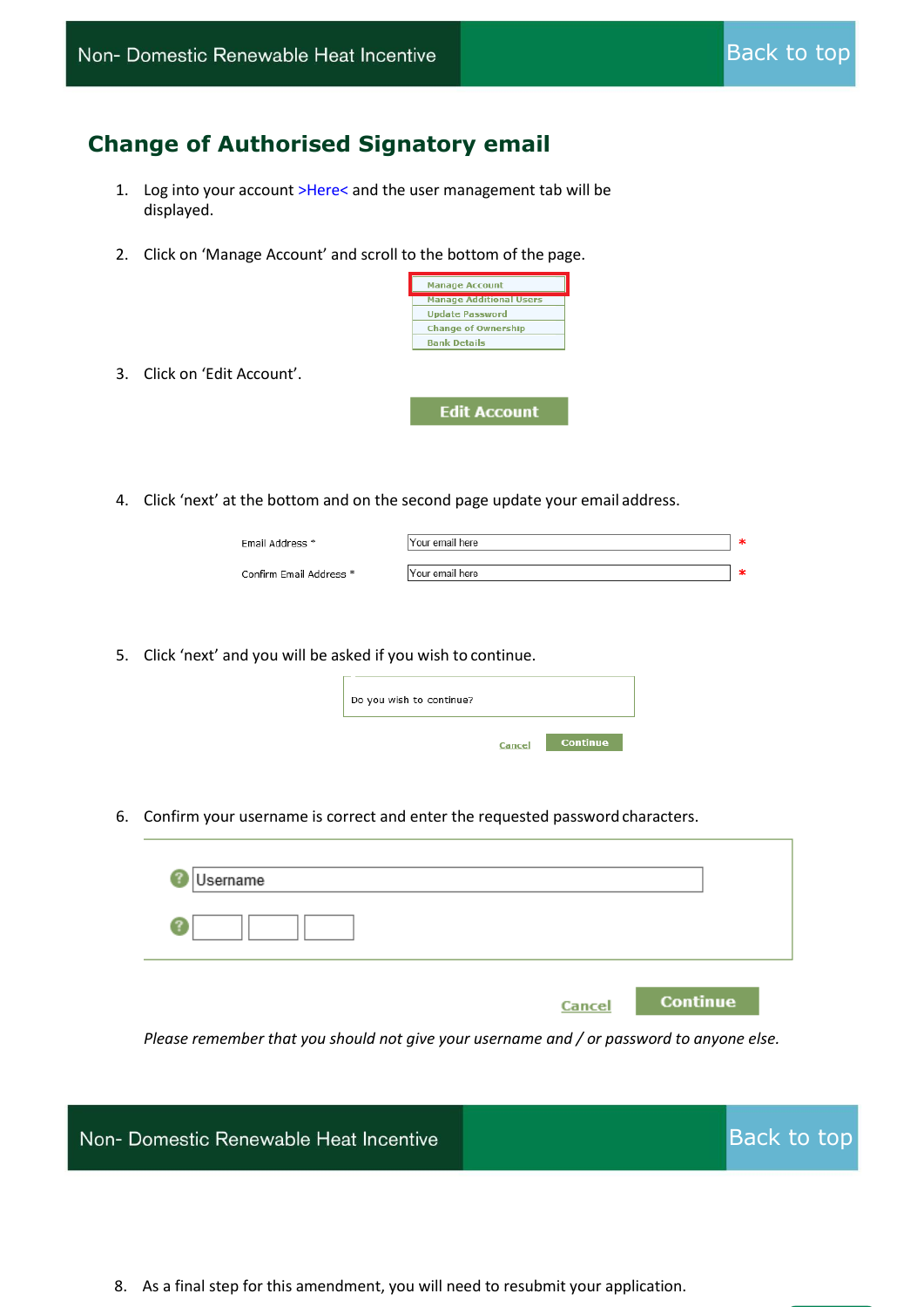(Click on the button for guidance on this)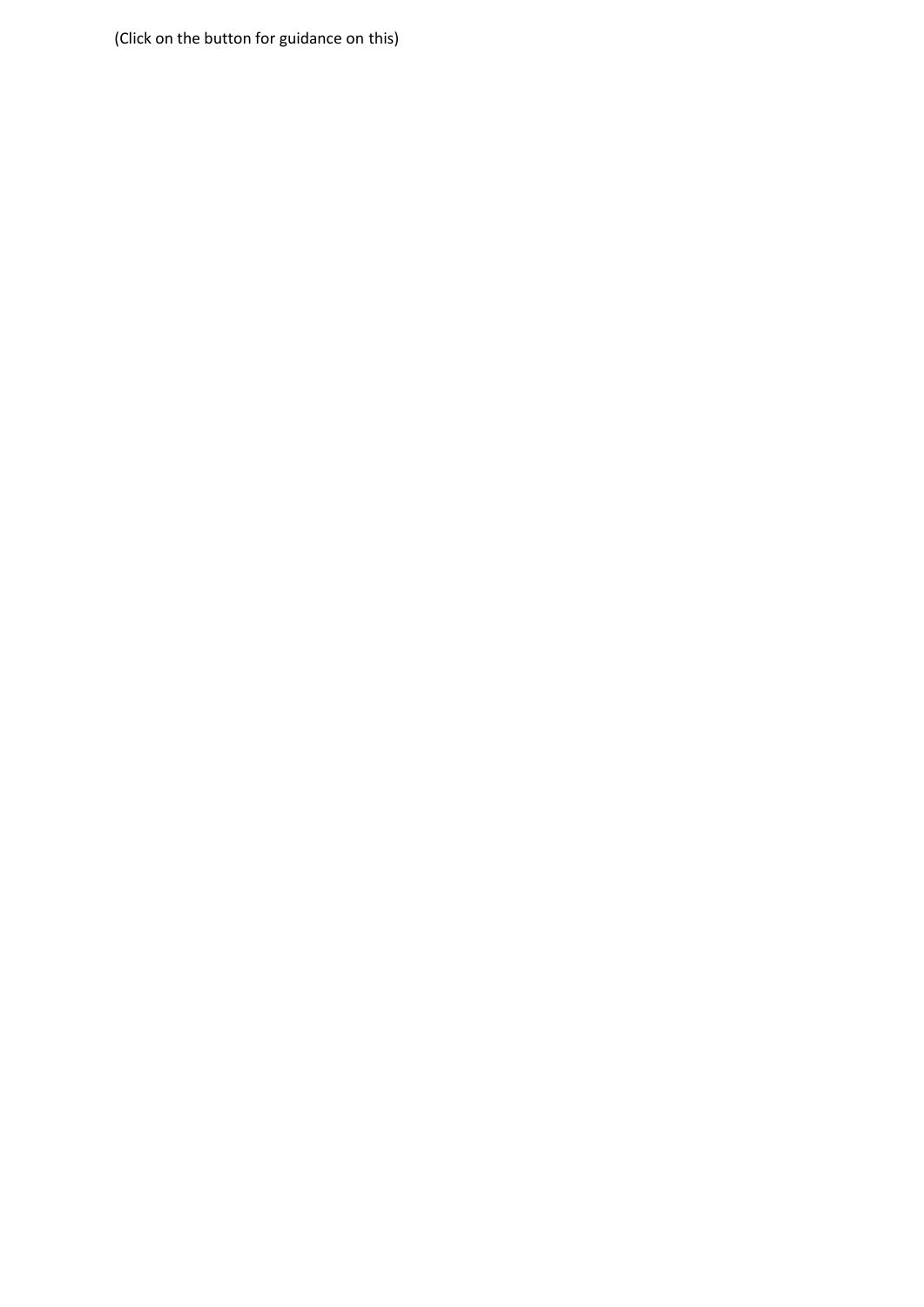#### <span id="page-5-0"></span>**Change of phone number**

- 1. Log into your account [>Here<](https://rhi.ofgem.gov.uk/) and the user management tab will be displayed.
- 2. Click on 'Manage Account' and scroll to the bottom of the page.



3. Click on 'Edit Account'.

**Edit Account** 

4. If you are updating the company telephone number this is on the first page, if it is the contact number for the Authorised Signatory, this is on the second page (Click next to advance).

| Company Telephone Number *                                     | Enter your number         |  |
|----------------------------------------------------------------|---------------------------|--|
|                                                                | Or                        |  |
| Account Contact Telephone Number *                             | Enter your number         |  |
| 5. Click 'next' and you will be asked if you wish to continue. |                           |  |
|                                                                | Do you wish to continue?  |  |
|                                                                | <b>Continue</b><br>Cancel |  |
|                                                                |                           |  |

6. Confirm your username is correct and enter the requested passwordcharacters.

| Username |                           |
|----------|---------------------------|
|          |                           |
|          |                           |
|          | <b>Continue</b><br>Cancel |

*Please remember that you should not give your username and / or password to anyone else.*



7. On the final page click 'confirm' and you will be returned to the home page.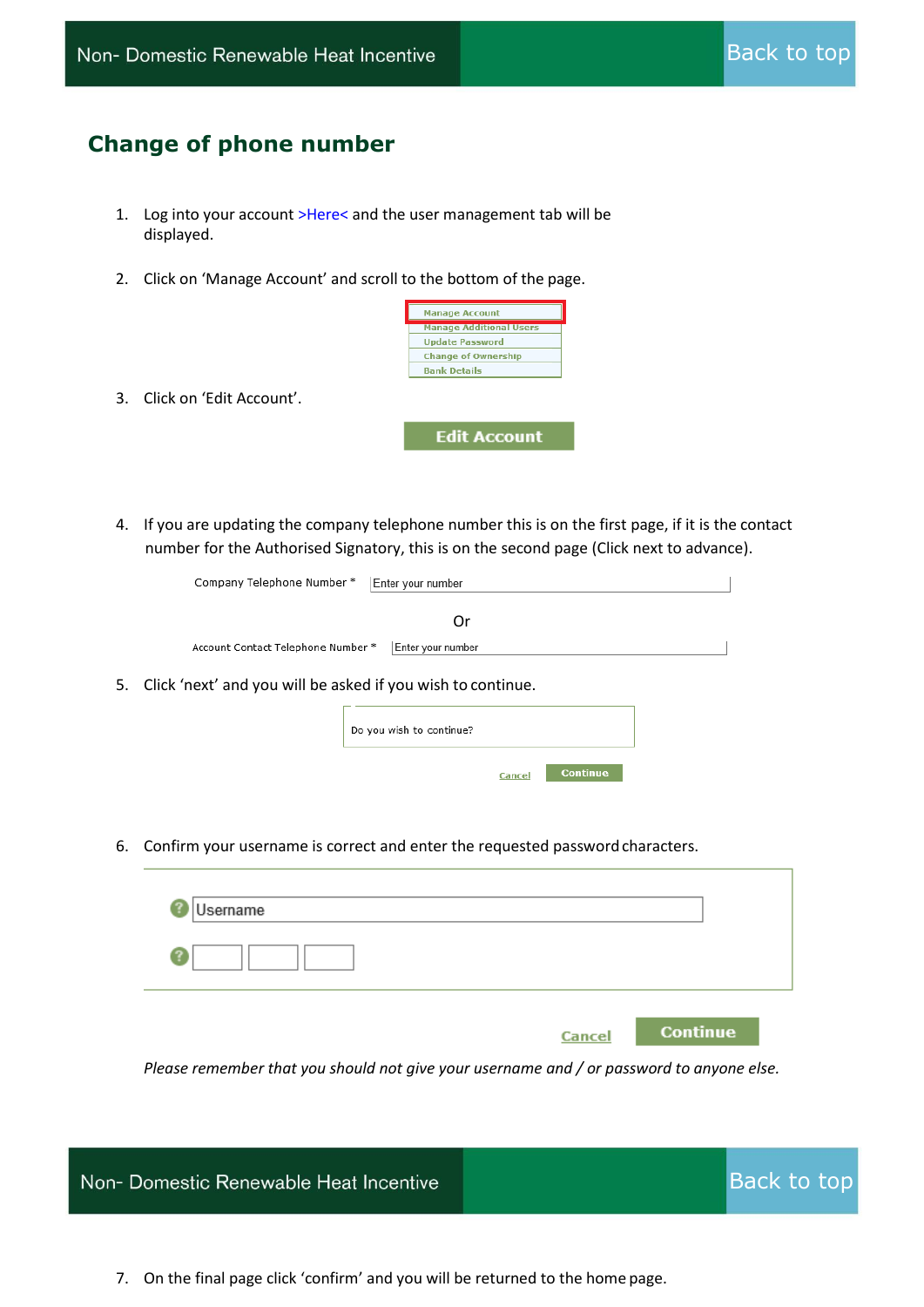#### **Confirm**

8. As a final step for this amendment, you will need to resubmit your application. (Click on the button for guidance on this)

Resubmit Your<br>application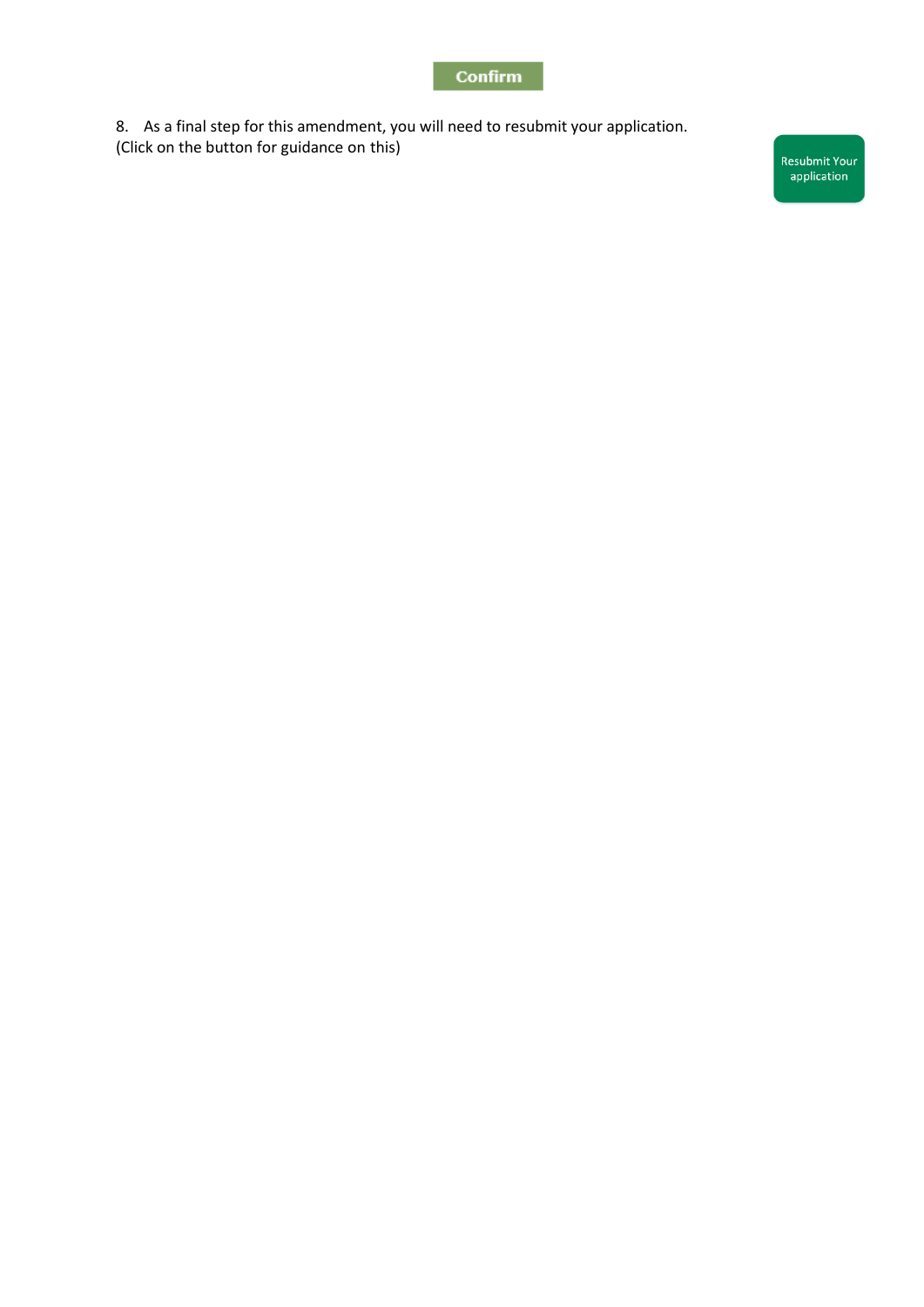### <span id="page-7-0"></span>**Change of Authorised Signatory home address**

- 1. Log into your account [>Here<](https://rhi.ofgem.gov.uk/) and the user management tab will be displayed.
- 2. Click on 'Manage account' and scroll to the bottom of the page.



**Edit Account** 

3. Click on 'Edit account'.

4. Click 'next' at the bottom of the first page and then on the second page update your **home** address in the relevant section.

| - Contact Home Address<br>No address found, please enter your address manually or enter a new postcode. |                                    |                   |
|---------------------------------------------------------------------------------------------------------|------------------------------------|-------------------|
| Contact Home Postcode *                                                                                 |                                    | $\mathcal{C}$     |
|                                                                                                         | <b>Find Address</b>                |                   |
| Contact Home Address List *                                                                             |                                    | $\checkmark$      |
|                                                                                                         | <b>Enter your address manually</b> |                   |
| Contact Home Address Line 1 *                                                                           |                                    | $\circ$           |
| Contact Home Address Line 2                                                                             |                                    | $\circ$           |
| Contact Home Address Line 3                                                                             |                                    | $\circ$           |
| Contact Home Town/City *                                                                                |                                    | $\left( 2\right)$ |
| Contact Home County                                                                                     |                                    | $\circ$           |
| Contact Home Country *                                                                                  | England                            | $\vee$ 0          |

5. Click 'next' and you will be asked if you wish to continue.

| Do you wish to continue? |        |          |
|--------------------------|--------|----------|
|                          | Cancel | Continue |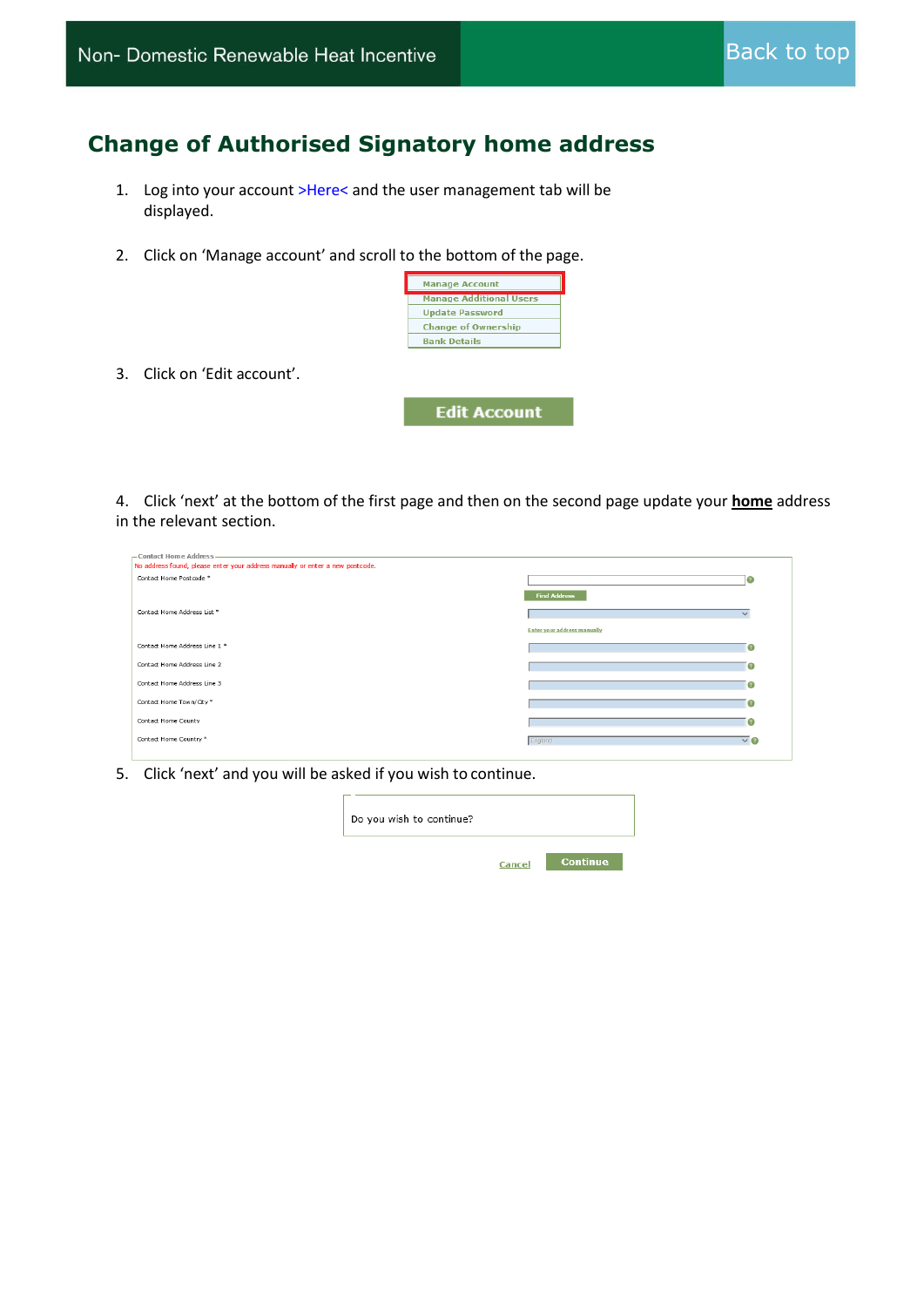6. Confirm your username is correct and enter the requested passwordcharacters.

| Username |                           |
|----------|---------------------------|
|          |                           |
|          | <b>Continue</b><br>Cancel |

*Please remember that you should not give your username and / or password to anyone else.*

7. On the final page click 'confirm' and you will be returned to the home page.

Confirm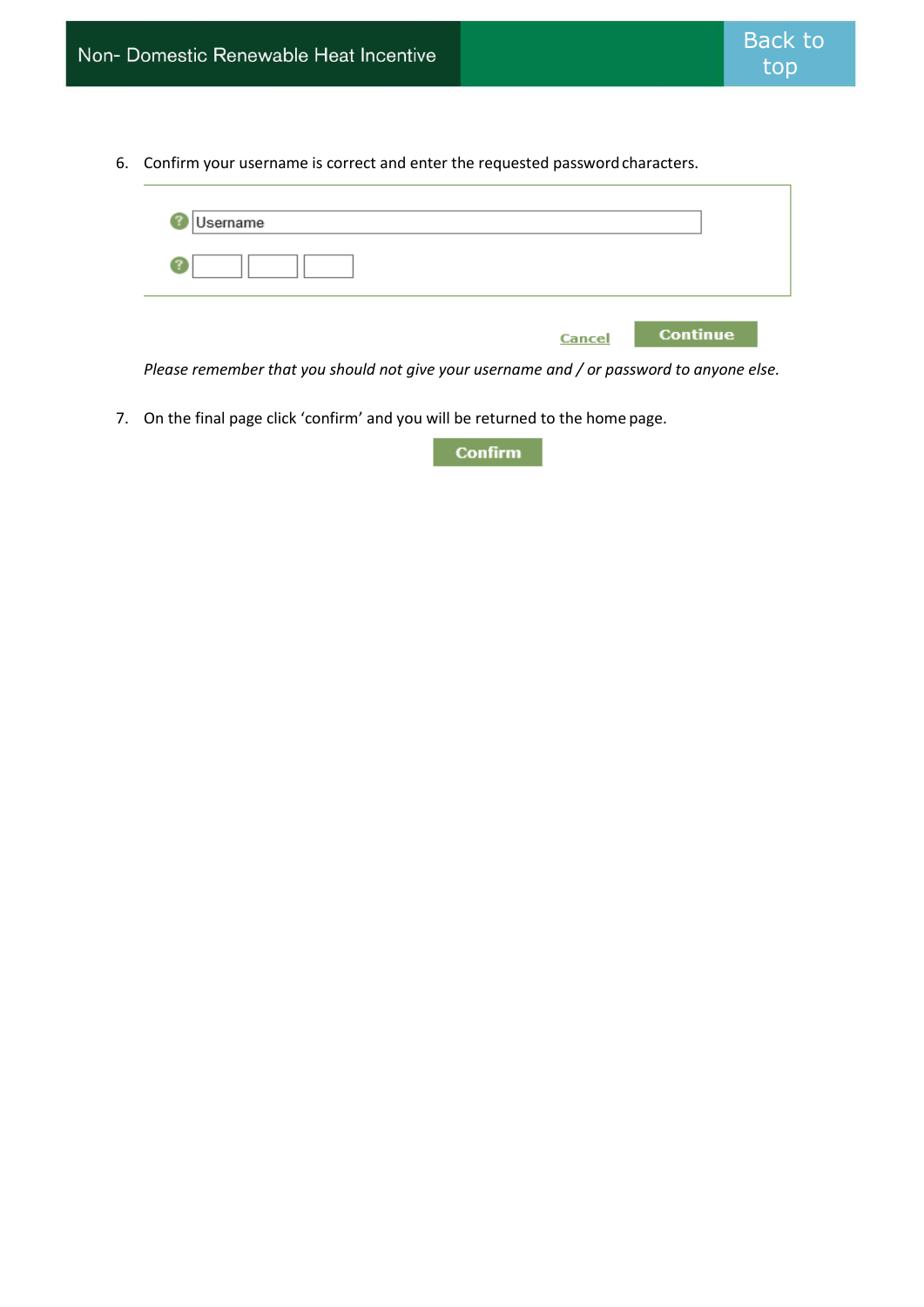### <span id="page-9-0"></span>**Change of business / account address (where there has not been a change of ownership)**

If you require a change of account or business / account address, please contact our team at RHI.accountchanges@ofgem.gov.uk detailing the new and old addresses and the reason for the change.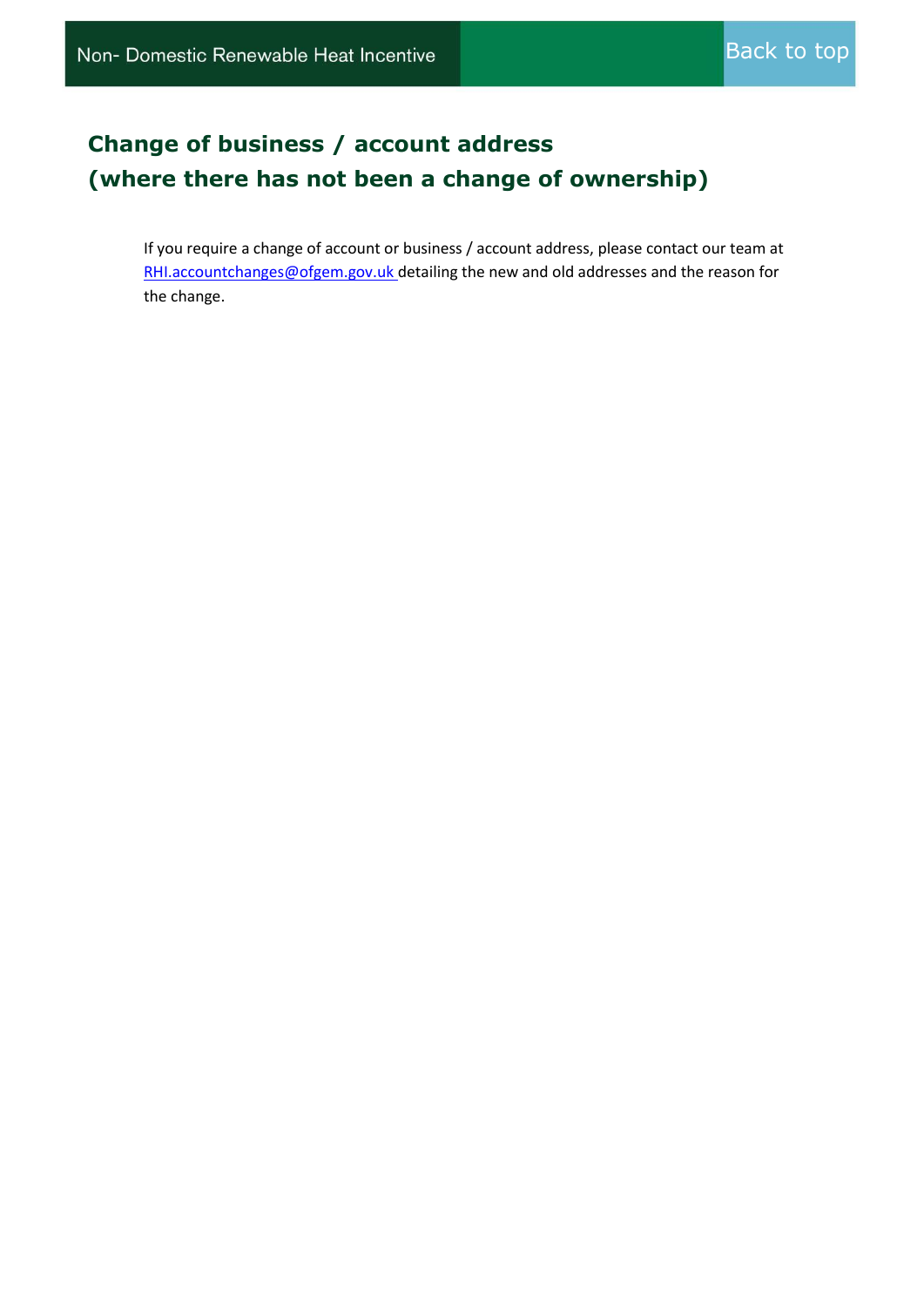#### <span id="page-10-0"></span>**Change of Authorised Signatory**

*As part of this change [you](https://www.ofgem.gov.uk/publications-and-updates/non-domestic-rhi-letter-authorisation) will be required to complete and upload a new Letter of Authority (LoA). You can find the LoA document here.*

- 1. Log into your account [>Here<](https://rhi.ofgem.gov.uk/) and the user management tab will be displayed.
- 2. Click on 'Manage Account' and scroll to the bottom of the page.



3. Click on 'Edit Account'.



4. Click 'next' at the bottom and on the second page and update the details for the authorised signatory.

| Edit Authorised Signatory                                |            |
|----------------------------------------------------------|------------|
| '*' indicates required information<br>Personal Details - |            |
| Title *                                                  | $\ast$     |
| First Name*                                              | $\ast$     |
| Last Name*                                               | $\ast$     |
| Middle Initials                                          |            |
| Date of birth *                                          | ? ∗        |
| Job Title *                                              | <b>O</b> * |
| Email Address *                                          | $\ast$     |
| Confirm Email Address *                                  | 米          |
| Remittance Email Address                                 |            |
| Confirm Remittance Email Address                         |            |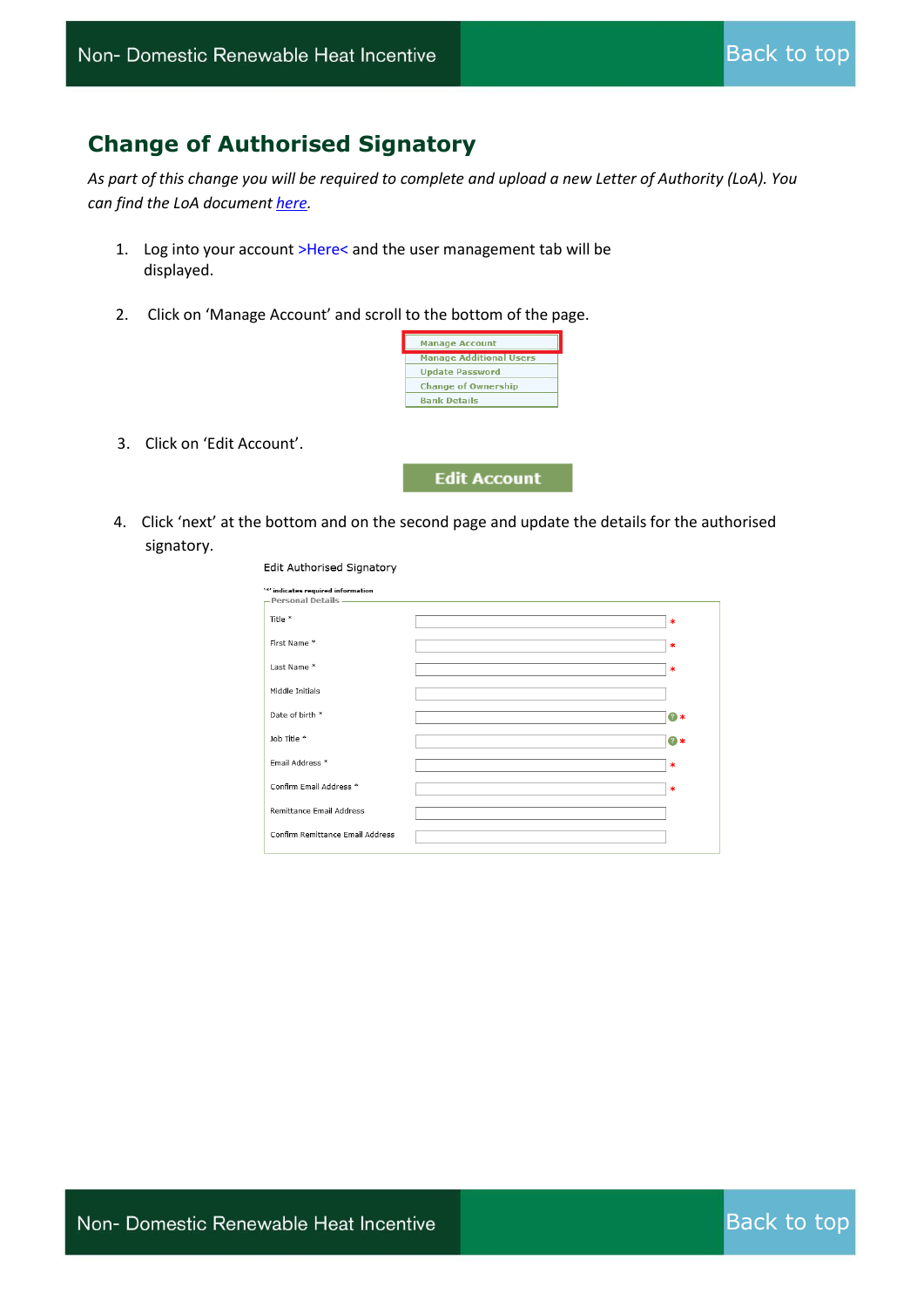*5.* Ensure the address and contact details are correct. *Please note that the address must be the home address of the authorised signatory.*

|                                    | $\left( 2\right)$ |
|------------------------------------|-------------------|
| <b>Find Address</b>                |                   |
|                                    | $\checkmark$      |
| <b>Enter your address manually</b> |                   |
|                                    | 2                 |
|                                    |                   |
|                                    |                   |
|                                    | 2                 |
|                                    | $\bullet$         |
|                                    | $\vee$ $\circ$    |
|                                    |                   |
|                                    |                   |
|                                    |                   |
|                                    |                   |
|                                    |                   |

6. Click 'next' and you will be asked if you wish to continue.

| Do you wish to continue? |        |                 |
|--------------------------|--------|-----------------|
|                          | Cancel | <b>Continue</b> |

7. Confirm your username is correct and enter the requested passwordcharacters.

| Username |        |                 |
|----------|--------|-----------------|
|          |        |                 |
|          | Cancel | <b>Continue</b> |

*Please remember that you should not give your username and / or password to anyone else.*

8. On the final page click 'confirm' and you will be returned to the home page.



Cancel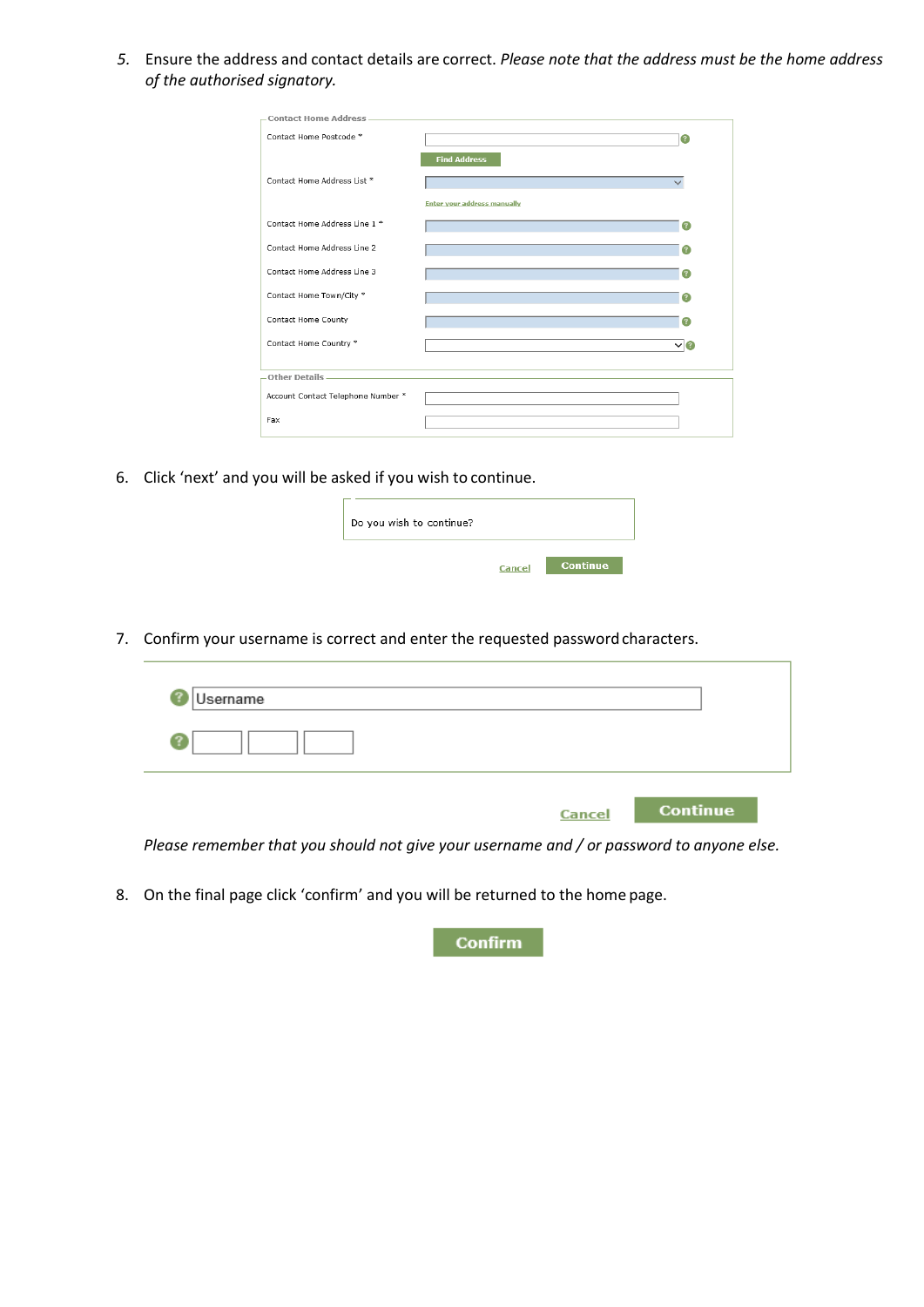### **Change of Ownership / Biomethane Registration**

<span id="page-12-0"></span>

|                             | You must<br>notify us within                                                                                                                                                                                                                                                                                             | You must notify us by                                                                   | <b>Required Meter Readings /</b><br><b>Biomethane Data</b>                                                                                                                                                                                                                                                                                                                     |
|-----------------------------|--------------------------------------------------------------------------------------------------------------------------------------------------------------------------------------------------------------------------------------------------------------------------------------------------------------------------|-----------------------------------------------------------------------------------------|--------------------------------------------------------------------------------------------------------------------------------------------------------------------------------------------------------------------------------------------------------------------------------------------------------------------------------------------------------------------------------|
| Old<br><b>Owners</b>        | 28 days of the<br>change of ownership / biomethane<br>registration                                                                                                                                                                                                                                                       | Submitting the change of<br>ownership form via the RHI<br>Register (more details below) | • Change of ownership /<br>registration date for all<br>relevant meters.<br>• Any outstanding periodic<br>data submissions that fall<br>prior to the change of<br>ownership date.                                                                                                                                                                                              |
| <b>New</b><br><b>Owners</b> | 12 months of the<br>change of ownership / biomethane<br>registration. If an producer fails to notify<br>Ofgem within 12 months of the change-the<br>original owner will cease to be registered<br>and no further periodic support payments<br>may be made in respect of any biomethane<br>produced using that equipment. | Email to<br>RHI.accountchanges@ofgem.gov.uk                                             | • Change of ownership /<br>registration date for all<br>relevant meters.<br>• Current meter readings /<br>biomethane data at date of<br>sending change of<br>ownership / biomethane<br>registration notification<br>email. We also advise that<br>you take regular meter<br>readings / recordings of<br>biomethane data in the<br>months following the<br>change of ownership. |

#### **Old Owners** – Submitting Change of Ownership Form to RHI Register



• Log in to the RHI Register and navigate to the 'change of ownership' section under the 'user management' tab.

| Please Complete the Form below                           |                                 |  |  |  |  |  |
|----------------------------------------------------------|---------------------------------|--|--|--|--|--|
| Date Change of Ownership is Effective From               |                                 |  |  |  |  |  |
| Meter Reading at date of change                          |                                 |  |  |  |  |  |
| Has there been any physical changes to the installation? | O Yes O No                      |  |  |  |  |  |
| Are all installations on the account changing ownership? | $\bigcirc$ No<br>$\bigcirc$ Yes |  |  |  |  |  |
| Have you received your final payment?                    | $O$ No<br>$O$ Yes               |  |  |  |  |  |
| New Owners Name                                          |                                 |  |  |  |  |  |
| New Owner's Telephone Number                             |                                 |  |  |  |  |  |
| New Owner's Email Address                                |                                 |  |  |  |  |  |
|                                                          |                                 |  |  |  |  |  |

Submit Cancel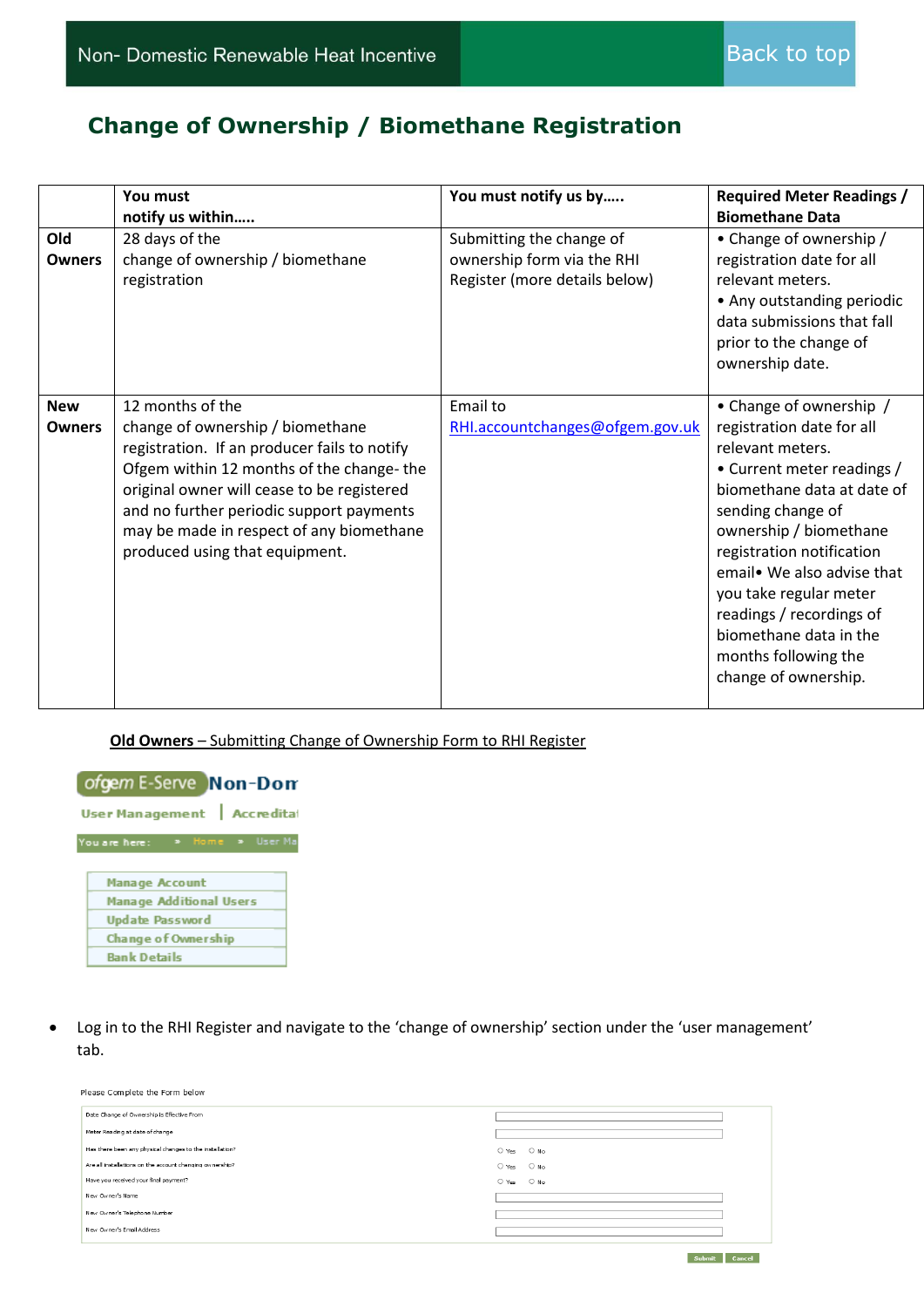• Complete the form and select 'submit' to send the details of the change of ownership to us.

#### Non- Domestic Renewable Heat Incentive

- If your RHI account (ORG00000XXXXX) has more than one RHI installation (RHI00000XXXXX) registered on it, please emai[l RHI.accountchanges@ofgem.gov.uk](mailto:RHI.accountchanges@ofgem.gov.uk) confirming which installations have changed ownership.
- Similarly, if the periodic data submissions for your RHI installation comprise of more than 1 meter or in the case of bio-methane registrations, please send details of all meter readings / bio-methane data on the change of ownership date to [RHI.accountchanges@ofgem.gov.uk.](mailto:RHI.accountchanges@ofgem.gov.uk) Please include your RHI number(s) and 'old owners - change of ownership notification' in the subject field.
- We will then review the information provided and contact you if we require any further information to be able to make your final RHI support payments and process the change of ownership.

#### **New Owners** – Email to [RHI.accountchanges@ofgem.gov.uk](mailto:RHI.accountchanges@ofgem.gov.uk)

Please include the RHI number(s) and 'new owners - change of ownership notification' in the subject field.

*Please note that if the heating system is relocated a new RHI application will need to be submitted for the installation at its new location.*The email should;

- $\circ$  Confirm the date on which the change of ownership / biomethan registration took place.
- $\circ$  Confirm whether or not you have or intend to make any changes to the heating system or the properties that are being heated.
	- $\circ$  For example, will / has the heating installation been relocated? Are the properties that are being heated going to be used for the same purpose? What will the heat generated by the heating system be used for under new ownership?
- $\circ$  Confirm the meter reading(s) / biomethane data on the change of ownership date and on the date in which you (the new producer notify us of the changes.
- o Confirm your RHI account number (ORG00000XXXXX). If you do not have an account already then you will need to create one by clickin[g here.](https://rhi.ofgem.gov.uk/Public/Registration.aspx?id=1)
- o We will then review the information provided and contact you if we require any further information to be able to process the change of ownership / biomethane registration.

### [Back to top](#page-0-0)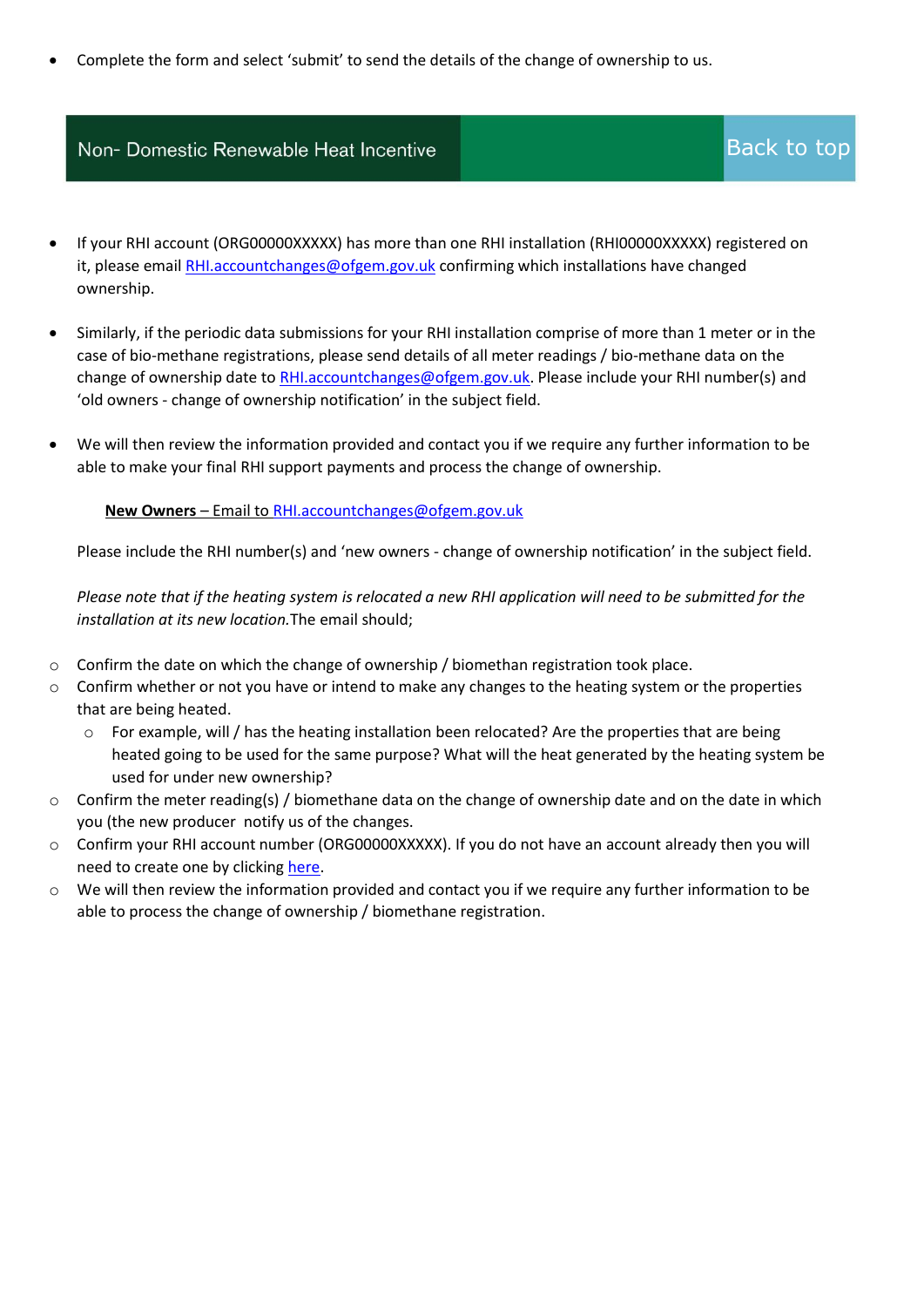### <span id="page-14-0"></span>**Resubmitting your application**

- 1. Log into your account [>Here<](https://rhi.ofgem.gov.uk/) and the user management tab will be displayed.
- 2. Click on 'Accreditation' at the top of the page followed by 'Edit or view accreditation application'

| ofgem E-Serve Non-Domestic Renewable Heat Incentive |                                                                                                                                                                 |  |  |  |  |  |  |
|-----------------------------------------------------|-----------------------------------------------------------------------------------------------------------------------------------------------------------------|--|--|--|--|--|--|
| <b>User Management</b>                              | Accreditation Periodic Data Declarations Payments Annual Sustainability Report Information                                                                      |  |  |  |  |  |  |
|                                                     | <b>Apply for Accreditation</b><br><b>Resume partially</b><br>completed application<br><b>FMS Submission</b><br><b>Edit or view accreditation</b><br>application |  |  |  |  |  |  |

**Please note:** If you have more than one application, you will need to take the following steps for each application individually.

3. Click on 'View' under view option then scroll to the bottom and press'Edit'.



4. Press 'continue' and then answer question **HA090** with the reason for your resubmission, please use the text below and fill in the brackets / delete as appropriate with yourinformation.

*Change of contact details - Changed [Email / Tel number / Address / Account name] From [Enter old detail] to [Enter new detail].*

- 5. Progress through the questions by clicking 'next' until you reach question **AM090** and select "**Non- physical changes to application**"
- 6. Press 'next' to progress through the questions. You may be asked to answer some questions that you haven't answered before, some examples could include;

#### **a. HA160 / HA160-1**

This question relates to the fuels used in your installation. Select the appropriate option for **HA160** then in the follow up **HA160-1** enter your relevant fuel reference number

#### **b. HJ285**

This question relates to how your boiler would have been installed if RHI funding were not available. Answer with the relevant scenario.

#### **c. HK125-1 / HK125-2**

These questions relate to any planning permission or environmental permits required for your installation, please upload as PDFs or if none are required, upload a blank document in these slots to progress.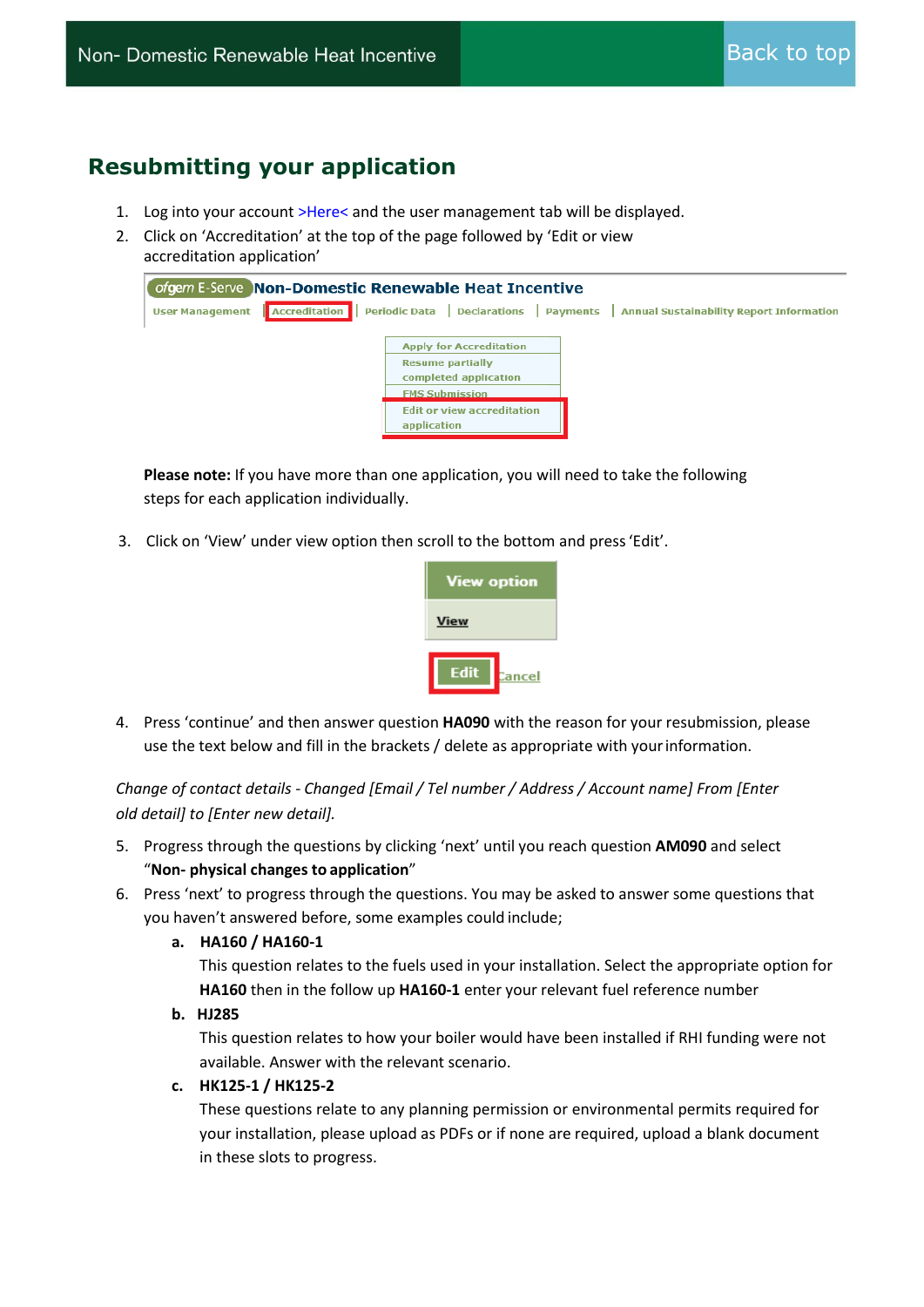#### **d. HL99**

Following **HL99** there are a series of document upload slots. These should all be filled in already however, in the event any documents need to be uploaded, enter a blank PDF into the slot to progress.

7. When you have answered all the question you will see the "**Confirm Personal Details**" section. Please review the information in the table and ensure everything is correct.

| Personal Information                            |                  |
|-------------------------------------------------|------------------|
| Authorised Signatory Name                       | Mark Elgar       |
| Date of birth *                                 | 01/01/1990       |
| Telephone Number                                | 01787249957      |
| Authorised signatory - Email Address            | ust@ofgem.gov.uk |
| Authorised signatory - Address line 1           | Ofgem            |
| Authorised signatory - Address line 2           | 9 Millbank       |
| Authorised signatory - Address line 3           |                  |
| Authorised signatory - Town/City                | LONDON           |
| Authorised signatory - County                   |                  |
| Authorised signatory - Country                  | England          |
| Authorised signatory - Postcode                 | SW1P 3GE         |
| Company Information                             |                  |
| Non-domestic: company house registration number |                  |
| Non-domestic: company house registration name   | Mark Elgar       |
| Non-domestic: company address line 1            | Ofgem            |
| Non-domestic: company address line 2            | 9 Millbank       |
|                                                 |                  |
| Non-domestic: company address line 3            |                  |
| Non-domestic: company town/city                 | LONDON           |
| Non-domestic: company county                    |                  |
| Non-domestic: company country                   | England          |
| Non-domestic: company postcode                  | SW1P3GE          |

8. Are all the details correct?

Non-

- a. Yes Press 'next' at the bottom of the page
- b. No Press 'save and exit' at the bottom of the page then navigate to the 'user management' section and update as required.
- 9. Read and sign the declaration by clicking '**I accept**' at the bottom of the page then press'**Submit**'.
- 10. Confirm your username is correct and enter the requested passwordcharacters.

| Username                          |        |                 |                       |
|-----------------------------------|--------|-----------------|-----------------------|
|                                   |        |                 |                       |
|                                   | Cancel | <b>Continue</b> |                       |
| Domestic Renewable Heat Incentive |        |                 | <b>Back to</b><br>top |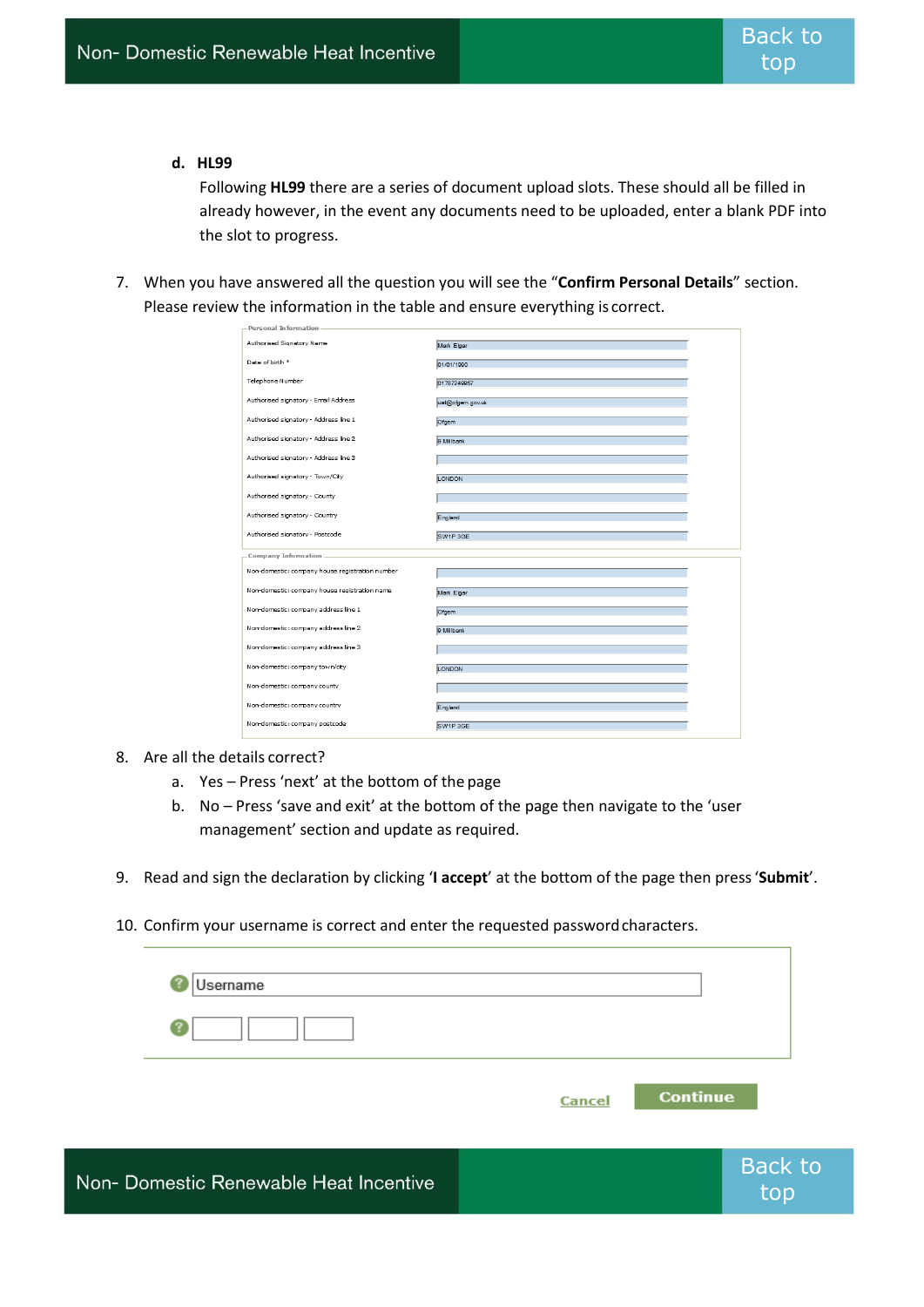11. On the final page click 'Submit' and you will be returned to the home page.

Submit